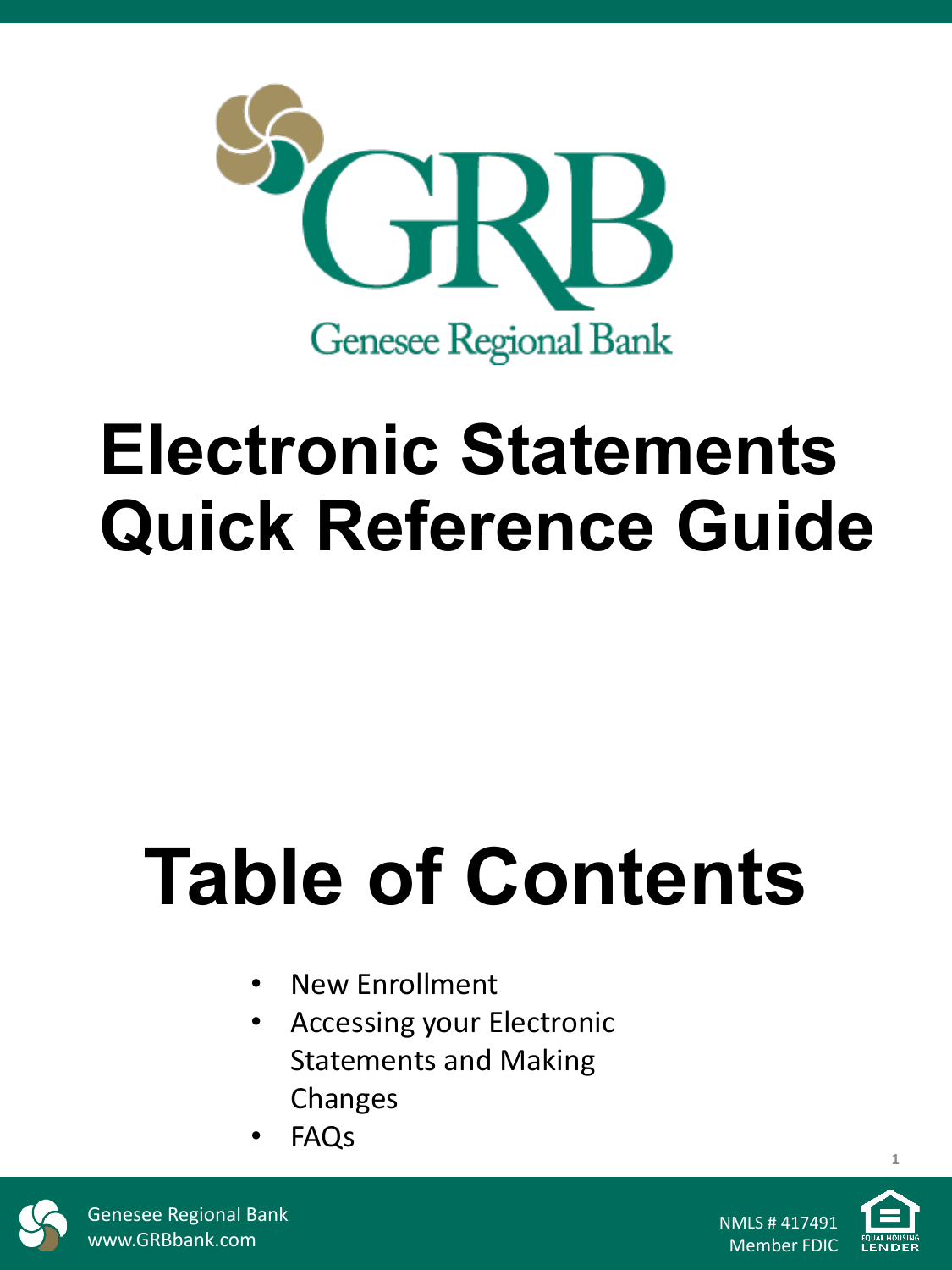### **Electronic Statements Quick Reference Guide**

You can enroll in eStatements to receive any of your statements electronically in GRBbank.

### **New Enrollment**

• Step 1: Click on *Documents* icon on the Dashboard, or within an account, to begin the enrollment process.

| $\leftarrow$ | <b>Account details</b> |                    |
|--------------|------------------------|--------------------|
| <b>HSA</b>   |                        | \$1<br>Available 1 |
| ≡            | Transactions           |                    |
| ಬ            | Transfer               |                    |
| J,           | Deposit check          |                    |
| D            | Documents              |                    |
| $\equiv$     | <b>Reorder Checks</b>  |                    |
| <b>PA</b>    |                        | <b>Mobile View</b> |



#### **Desktop View <sup>2</sup>**



Genesee Regional Bank www.GRBbank.com

NMLS # 417491 Member FDIC

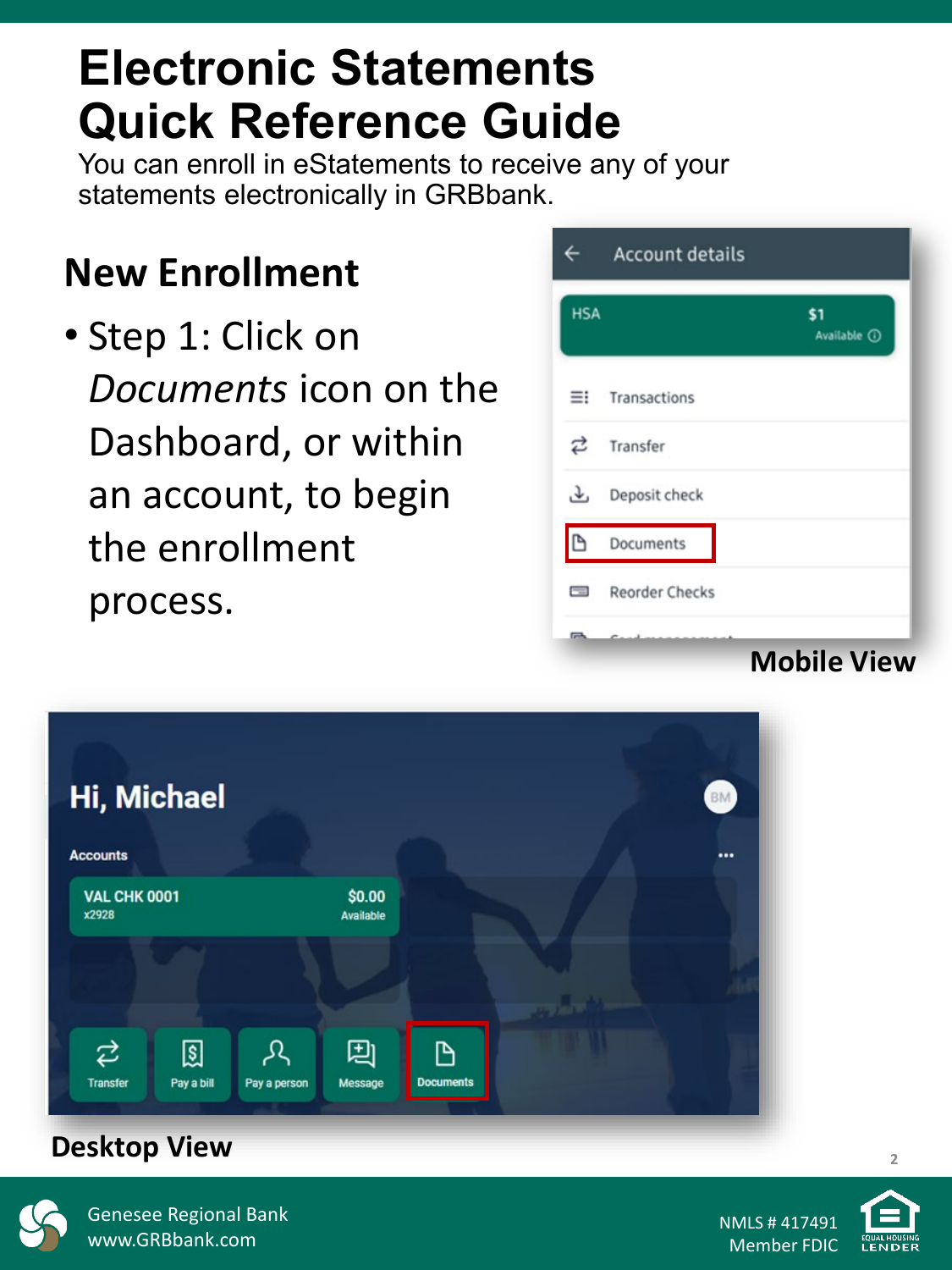| <b>Email Settings</b>         | <b>Disclosures</b>                                                                                                                                                                  |  |
|-------------------------------|-------------------------------------------------------------------------------------------------------------------------------------------------------------------------------------|--|
| outlined below:               | You may choose to receive your statements for your account(s) delivered via email and<br>made available online through this site. To enroll your account(s) please follow the steps |  |
|                               | 1. Account(s) and Document Enrollment<br>All available documents for all active accounts. Details                                                                                   |  |
| shown.                        | 2. Please review the following email address. If not correct, please update it in the space                                                                                         |  |
|                               | @grbbank.com                                                                                                                                                                        |  |
| agreeing to the terms listed. | 3. Please read the disclosure below. You must scroll to the bottom of the disclosure before                                                                                         |  |
|                               |                                                                                                                                                                                     |  |
|                               | <b>Genesee Regional Bank</b><br><b>Electronic Statement(s)/Notice(s) Delivery</b><br><b>Terms and Conditions</b>                                                                    |  |
|                               | This agreement is made between you and Genesee Regional Bank<br>and provides your request and consent to receive statements and                                                     |  |
|                               |                                                                                                                                                                                     |  |

- Step 2: On the Enrollment screen, select which accounts you want to enroll in eStatements. Click *Details* to view all accounts.
- Step 3: Review email address and read the disclosure.
- Step 4: Check the "I agree to the listed terms." and click *Enroll Now.*
- Step 5: You will receive an enrollment confirmation.



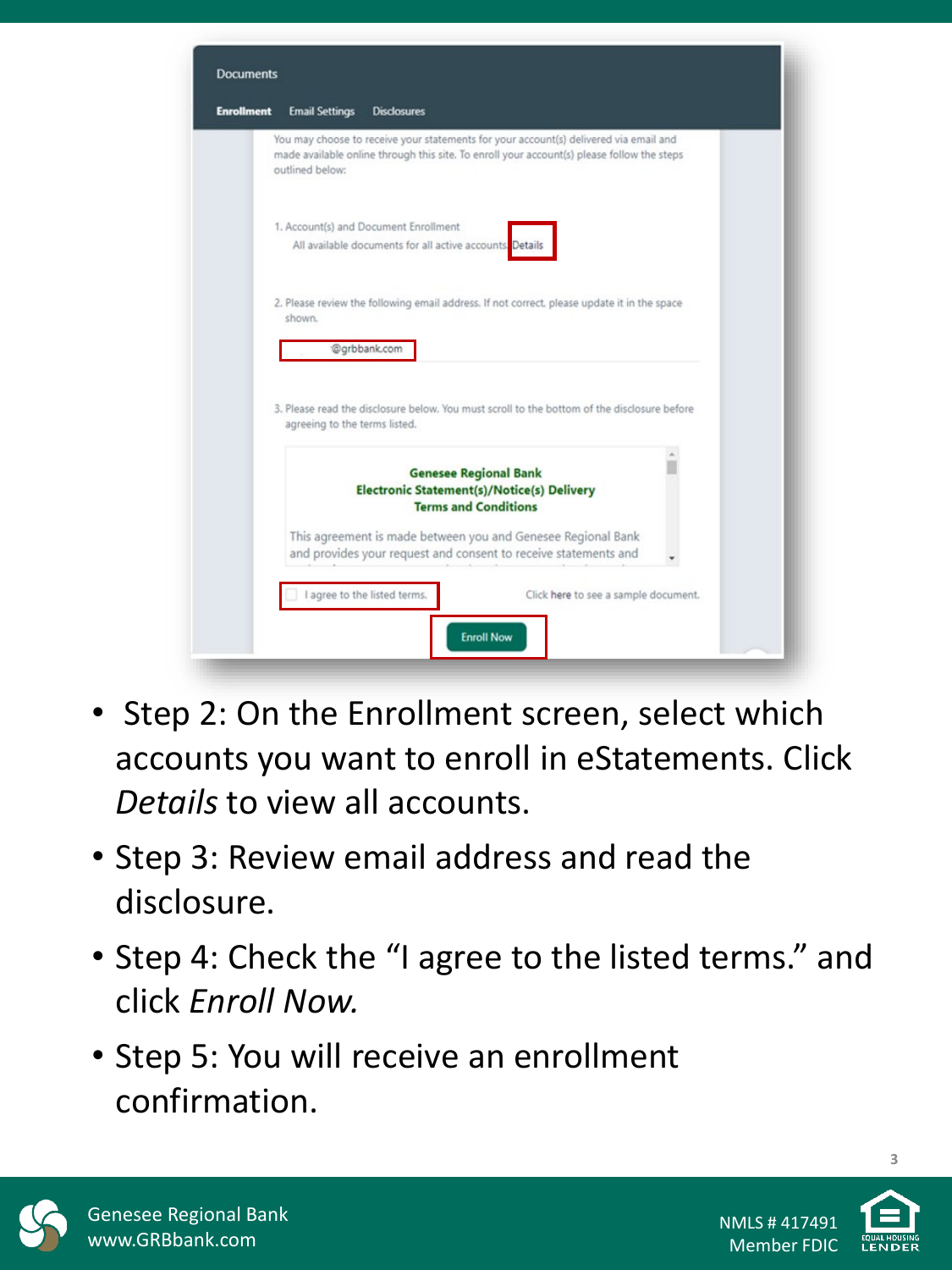### **Electronic Statements Quick Reference Guide**

You can enroll in eStatements to receive any of your statements electronically in GRBbank.

### **Accessing your Electronic Statement and Making Changes**

• Step 1: Click on Documents icon on the Dashboard, or within an account, to access your statements

|            | <b>Account details</b> |                    |
|------------|------------------------|--------------------|
| <b>HSA</b> |                        | \$1<br>Available 1 |
| ≡          | Transactions           |                    |
| ⇄          | Transfer               |                    |
| 子          | Deposit check          |                    |
| D          | Documents              |                    |
| $\equiv$   | <b>Reorder Checks</b>  |                    |
| ◚          |                        | <b>Mobile View</b> |



#### **Desktop View <sup>4</sup>**



Genesee Regional Bank www.GRBbank.com



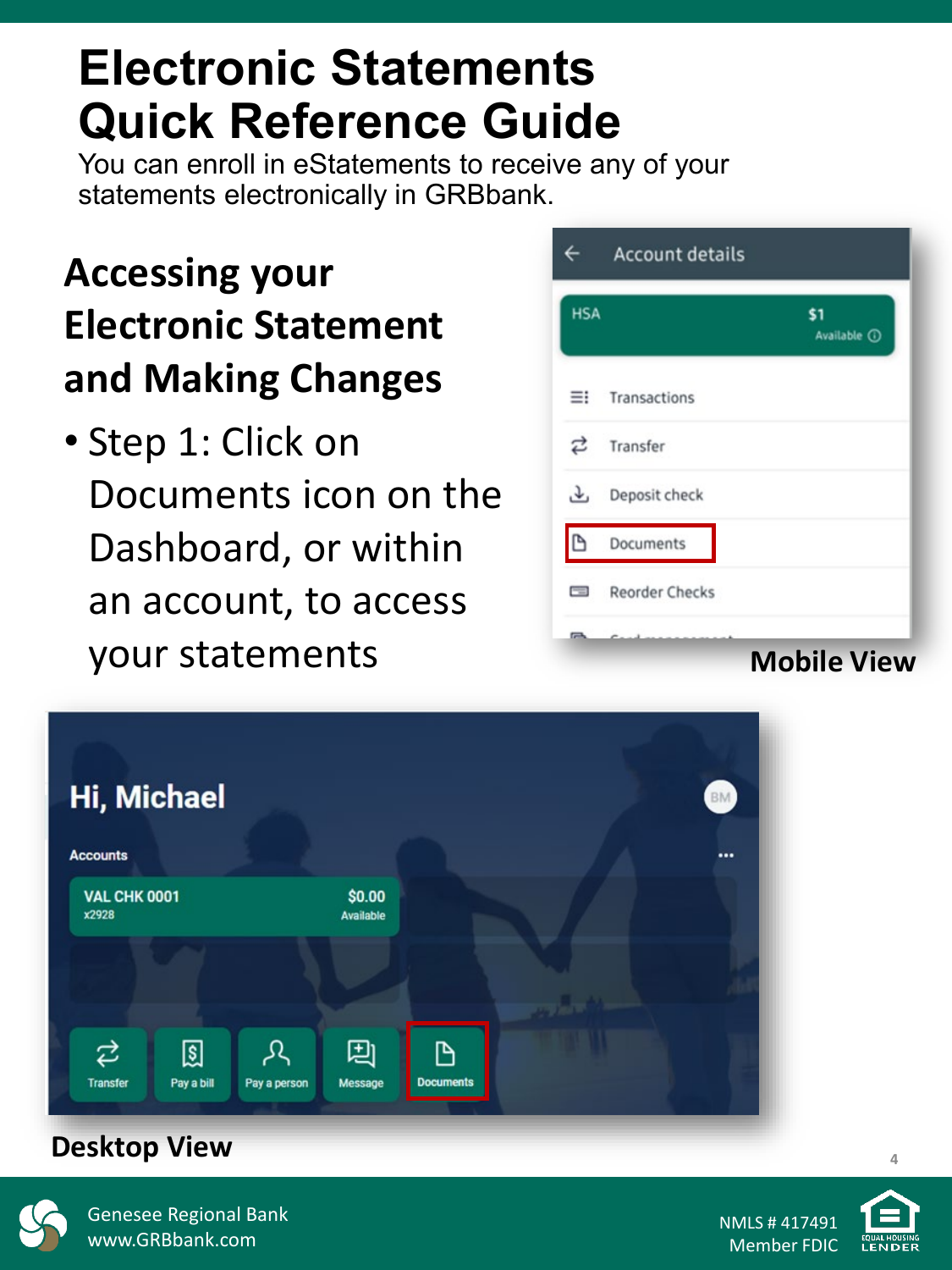| <b>Documents</b>    |                               |                                 |                              |                    |  |  |  |  |
|---------------------|-------------------------------|---------------------------------|------------------------------|--------------------|--|--|--|--|
| eStatements/Notices | Sign Up/Changes               | <b>Email Settings</b>           | <b>Additional Recipients</b> | <b>Disclosures</b> |  |  |  |  |
|                     |                               |                                 |                              |                    |  |  |  |  |
|                     |                               |                                 |                              |                    |  |  |  |  |
|                     |                               |                                 |                              |                    |  |  |  |  |
| Checking            | $\checkmark$                  |                                 |                              |                    |  |  |  |  |
|                     |                               |                                 |                              |                    |  |  |  |  |
| Date                | <b>Description</b>            |                                 |                              |                    |  |  |  |  |
| 02/28/2022          | Statements February 2022      |                                 | View                         | Download           |  |  |  |  |
| 01/31/2022          | Statements January 2022       |                                 | View                         | Download           |  |  |  |  |
| 12/31/2021          | Statements December 2021      |                                 | View                         | Download           |  |  |  |  |
| 11/30/2021          |                               | <b>Statements November 2021</b> | <b>View</b>                  | Download           |  |  |  |  |
| 10/29/2021          | Statements October 2021       |                                 | View                         | Download           |  |  |  |  |
| 09/30/2021          |                               | Statements September 2021       | View                         | Download           |  |  |  |  |
| 08/31/2021          | <b>Statements August 2021</b> |                                 | View                         | Download           |  |  |  |  |
| 07/30/2021          | Statements July 2021          |                                 | <b>View</b>                  | Download           |  |  |  |  |
| 06/30/2021          | Statements June 2021          |                                 | <b>View</b>                  | Download           |  |  |  |  |
| 05/28/2021          | Statements May 2021           |                                 | View                         | Download           |  |  |  |  |
| 04/30/2021          | <b>Statements April 2021</b>  |                                 | View                         | Download           |  |  |  |  |
| 03/31/2021          | <b>Statements March 2021</b>  |                                 | <b>View</b>                  | Download           |  |  |  |  |

- Step 2: Select which accounts to view.
- Step 3: Choose to view or download the statement.
- Step 4: Use the menu bar to make the following updates to you e-statement:
	- ─ *Sign Up/Changes*  Change the accounts
	- ─ *Email Settings*  Change the email
	- ─ *Additional Recipients* -add additional recipients
	- ─ *Disclosures* Review the Electronic Statement Disclosures



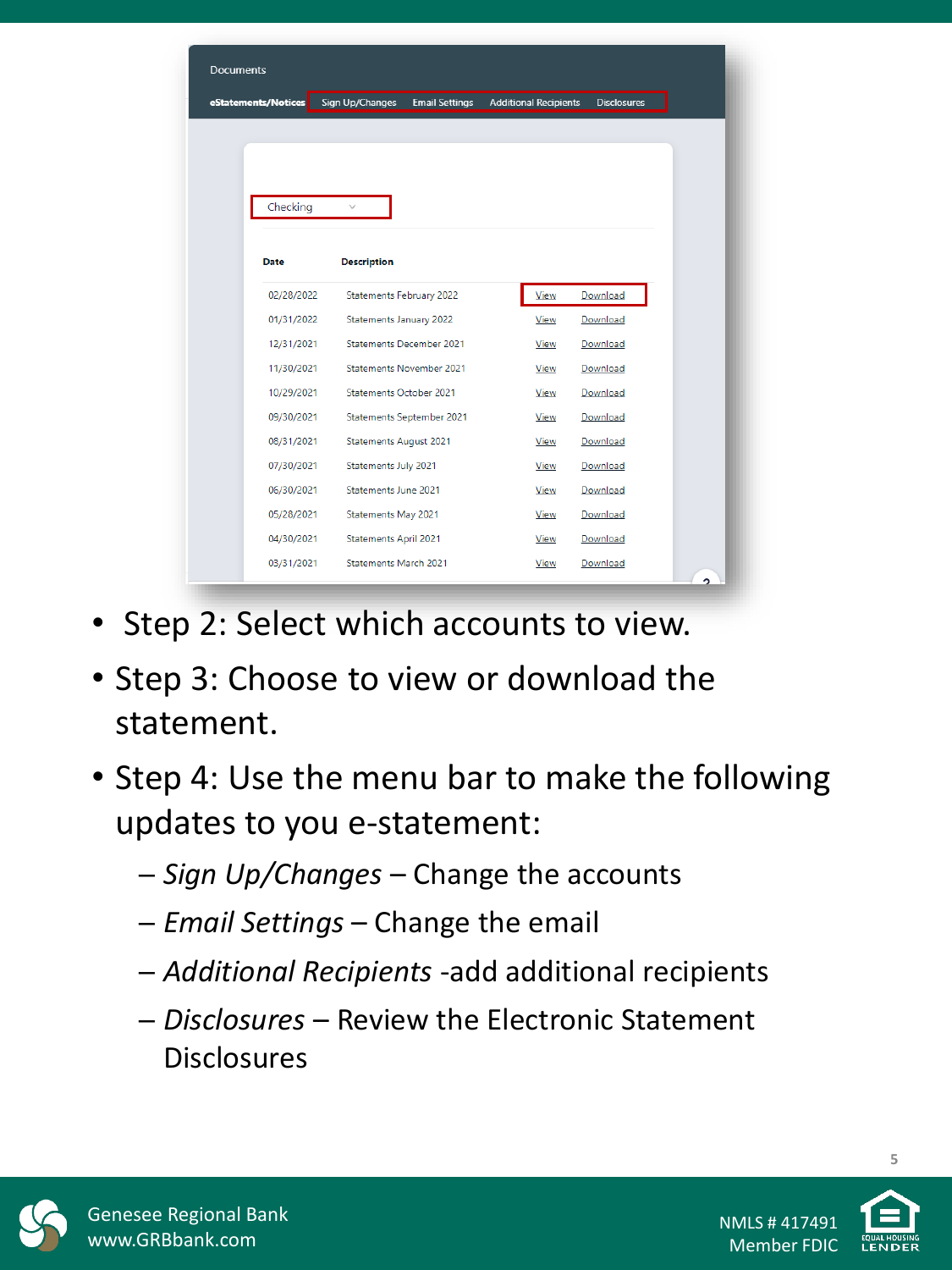## **Electronic Statements FAQs**

- **Q. I used to just access a text version of my statement in GRBonline/mobile, but I don't see where that option is.**
- A. The "text" version of your statements is no longer available. In order to view your statements electronically, you must enroll for Electronic Statements.
- **Q. Q: How do I sign up for electronic statements?**
- A. A: Click on *Documents* icon on the Dashboard, or within an account, to begin the enrollment process. You must have an email address to receive electronic statements.
- **Q. Can I have electronic statements without having online banking?**
- A. No, electronic statements are accessed from within your GRBbank Online banking.
- **Q. Will I continue to receive a paper statement after enrolling in E-Statements?**
- A. No, when you enroll an account for electronic statements, you will no longer receive a paper statement for that account.